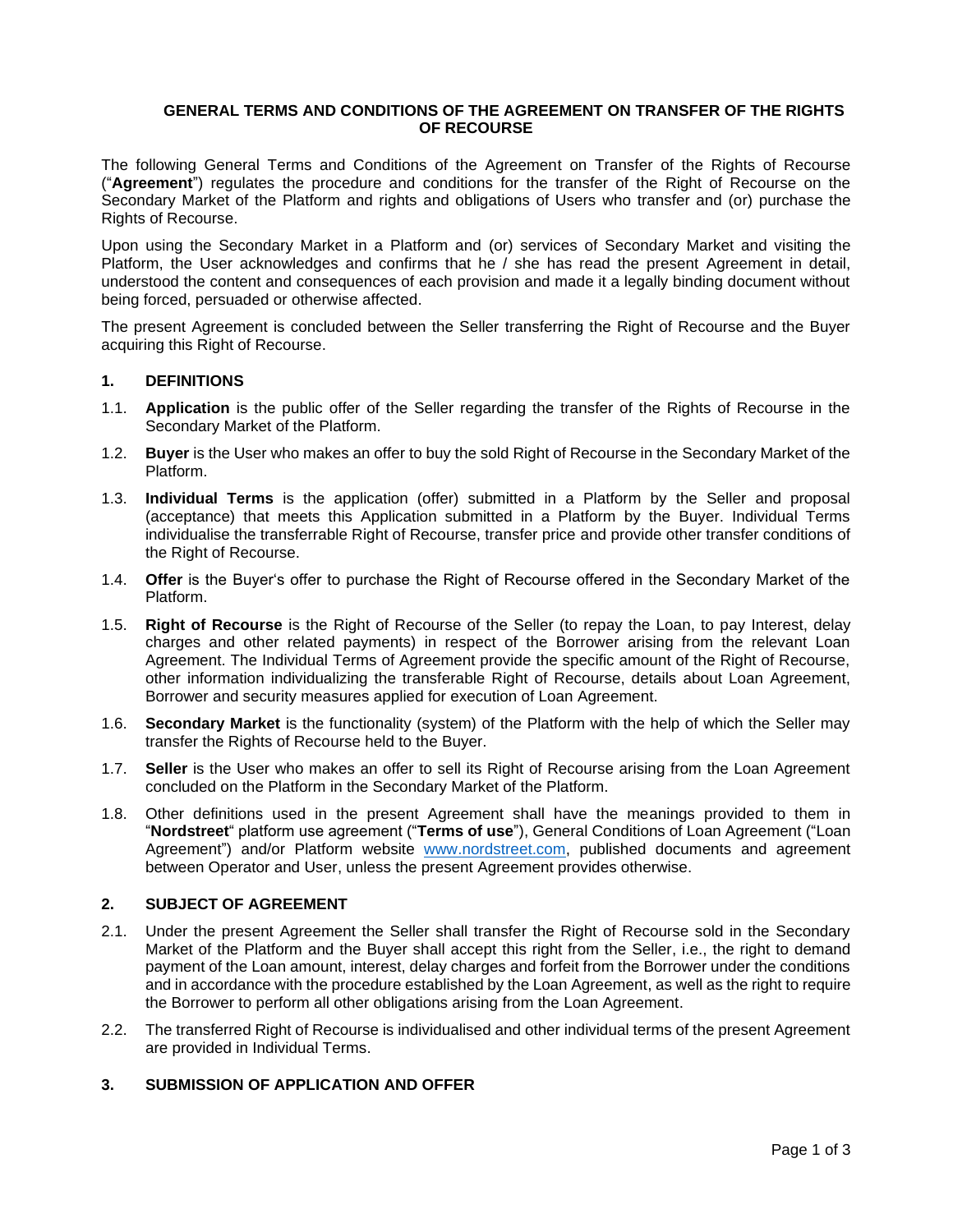- 3.1. The Seller who wishes to transfer the Right of Recourse must mark the transferrable Right of Recourse by using his/her User Account and confirm the offer (application) of the transfer of the Right of Recourse.
- 3.2. The Seller has the right to assign the Right of Recourse at a price higher or lower than the value of the Right of Recourse (remaining outstanding loan amount). The amount specified by the Seller will be considered the price that each Buyer must pay to the Seller for the transferable Right of Recourse. The Operator has the right to restrict the limits of pricing of the transferable Right of Claim at its own discretion (i.e., to provide the maximum and minimum possible price ranges, within the scope of which the User may set the transfer price of the Right of Recourse).
- 3.3. An application to transfer the Right of Recourse is considered a public and binding offer to transfer the Right of Recourse under the conditions specified in the Application.
- 3.4. The Buyer selects the Right of Recourse to be purchased from Applications published in the Secondary Market of Platform and confirms his/her wish to purchase the selected Right of Recourse for the transfer price set forth by the Seller.

### **4. CONCLUSION OF AGREEMENT ON TRANSFER OF THE RIGHT OF RECOURSE AND MOMENT OF TRANSFER OF THE RIGHT OF RECOURSE**

- 4.1. When the Seller publishes the Application in a Platform and the Buyer submits the Offer meeting the Application, the present Agreement on Transfer of the Right of Recourse shall be deemed to have been concluded.
- 4.2. After having concluded the present Agreement and properly paid the price of transfer of the Right of Recourse, the Right of Recourse is considered to be transferred to the Buyer (moment of Transfer of the Right of Recourse). Accordingly, after having purchased the Right of Recourse, the Buyer shall become an equivalent party to the relevant Loan Agreement and acquire all rights and obligations of the previous Seller.
- 4.3. During the transfer of the Right of Recourse, all other security measures related to the performance of the Loan Agreement shall be also transferred to the Buyer. The Buyer shall cover all costs related to acquired Right of Recourse and execution of security measures amendment (if any and (or) if they are assigned to the Lenders according to other documents concluded in the Platform).

# **4. PAYMENT OF PRICE FOR THE TRANSFER OF THE RIGHT OF RECOURSE**

- 4.4. At the time of conclusion of the present Agreement, the Buyer shall pay the transfer price of the Right of Recourse specified in the Individual Terms and Conditions from his personal NS Pay account to the Seller's personal NS Pay account.
- 4.5. At the time of conclusion of the present Agreement, the Buyer must have sufficient funds in his personal NS Pay account in order to be able to pay the purchase price of the Right of Recourse immediately. If the Buyer cannot immediately pay the purchase price of the Right of Recourse to the Seller at the time of conclusion of Agreement, the transfer of the Right of Recourse to the Buyer shall not take place and this Agreement shall be deemed automatically terminated without any separate notice.
- 4.6. The Seller also undertakes to pay the fee for the transfer of the Right of Recourse set out in the Service Fees approved by the Operator at the time of conclusion of Agreement to the Operator. The amount of this fee and the calculation procedure are available in the Service Fees published on the Platform. The Seller must pay this fee to the Operator at the time of conclusion of Agreement. The Operator has the right to deduct this fee from the price of the transferable Right of Recourse received by the Seller.

# **5. STATEMENTS AND GUARANTEES OF THE PARTIES**

- 5.1. The Seller states and guarantees that:
	- 5.1.1. The Borrower's pecuniary obligation exists and is valid according to Loan Agreement on the date of Agreement conclusion;
	- 5.1.2. The Seller is the owner of the Right of Recourse, and that the relevant Right of Recourse is not transferred, pledged or otherwise encumbered, the Loan Agreement is valid and recovery under the Loan Agreement is possible on the date of Agreement conclusion;